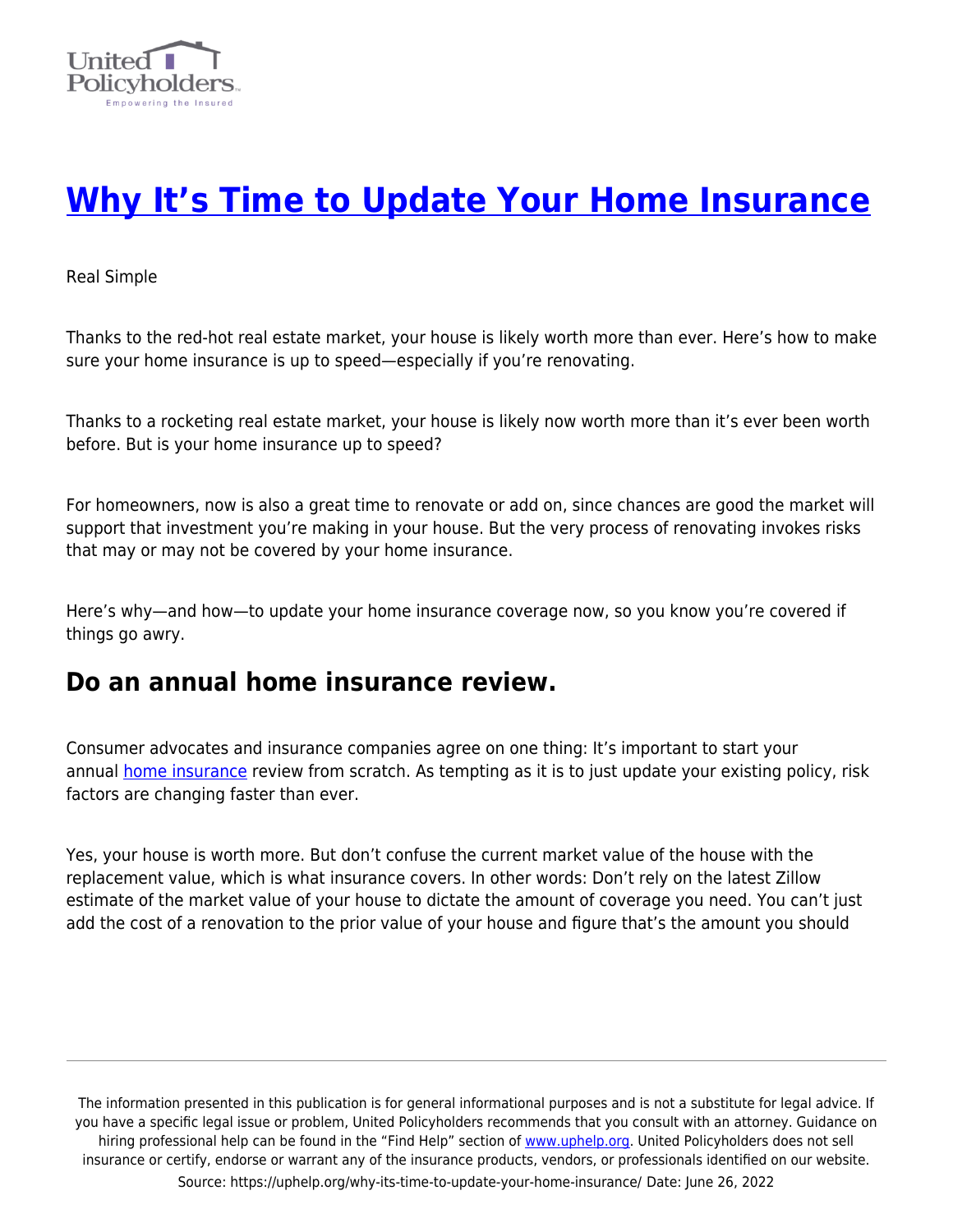

insure for.

Here's why: Insurance covers the cost of replacing or repairing the house on the same spot…not the cost of buying a new house on its own plot. Even if your house burned down, the land would still be there. That's why market values are less relevant than you might think.

The key factor is how much it would cost to replace or rebuild your house right where it is. On that point, you are in luck. To estimate how much it would cost, per square foot, to rebuild your house right where it is, research current, local construction costs; the National Association of Homebuilders tracks these and is a good place to start your research.

As you review the entire situation, be sure to review any improvements and additions you have recently made to the home, says Angi Orbann, vice president of personal insurance property at insurance company Travelers.

"If you have made significant improvements, such as finishing a basement or expanding the footprint…these types of changes may require an increase to your coverage limits," Orbann says. "Make sure to think about other structures on your property—if you added a shed, pool or detached garage." And don't forget to include the cost of new furniture, rugs, or art that are now in your refreshed or expanded space.

## **Update your home insurance when renovating.**

First, discuss insurance coverage with your contractor, because how they manage the project will directly affect what you have to lose in the process.

And remember: These are days of legendary supply chain delays. Your contractor will want to buy materials when they are available—and you will be expected to make or rent space to store cabinets,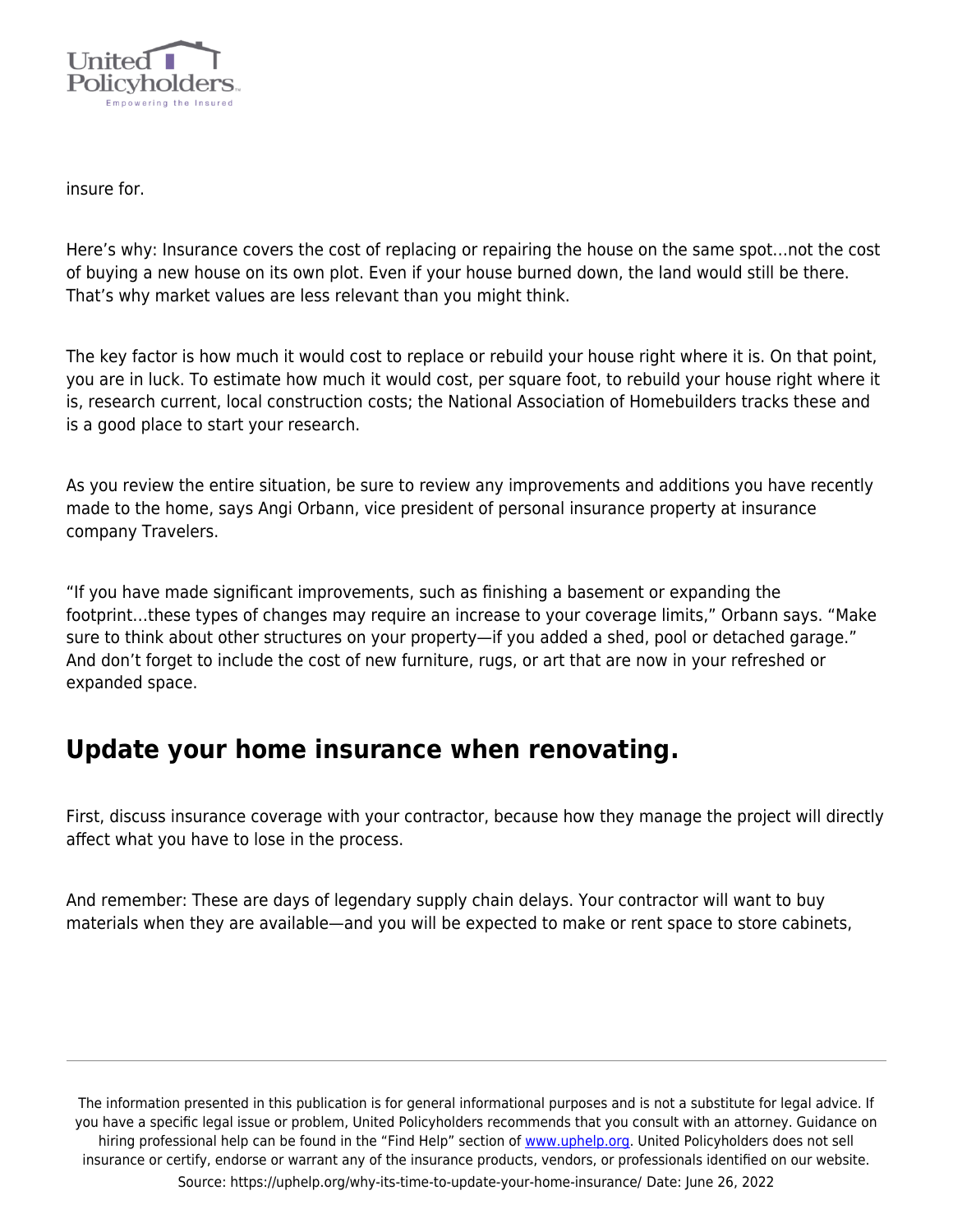

appliances, wood and sheetrock. If you store materials in your garage, they could be stolen. Materials stored in your basement might be affected by mold or water damage. Ask your insurance agent in advance about a temporary addition to your policy that covers the theft or loss of materials.

Ask your contractor about their own coverage for fire, chemical, and water damage, especially if the project calls for high-risk processes such as stripping paint with a heat gun. Confer with your insurance agent about whether or not these process invoke the need for a temporary boost in coverage. And confirm that your existing policy covers injuries to workers or visitors—for instance, what happens if a delivery person steps on a nail on your sidewalk?

Finally, when the project is done, review how to update your policy to protect your now-more-valuable house.

## **Once you've crunched numbers, ask more questions—and keep records.**

Now that you have a good idea of how much your policy should cover, review your policy directly with the insurance company, not with the agent, advises Amy Bach, an attorney who started United Policyholders, a consumer advocate nonprofit, 30 years ago.

"Don't rely on the company's definition of 'full coverage,'" she urges. Find out exactly what is covered and the company's current norm for homeowner's insurance deductibles. Many insurers have been raising deductibles and often coach customers to choose a deductible that is "affordable," said Bach. "Make sure the deductible is truly affordable, such as \$5,000—not 20 percent of the value of the house," she says.

And, she emphasizes, document every aspect of your communications with your insurer. At the very least, you can use the evidence to work with your insurance agent to find a policy that best suits your